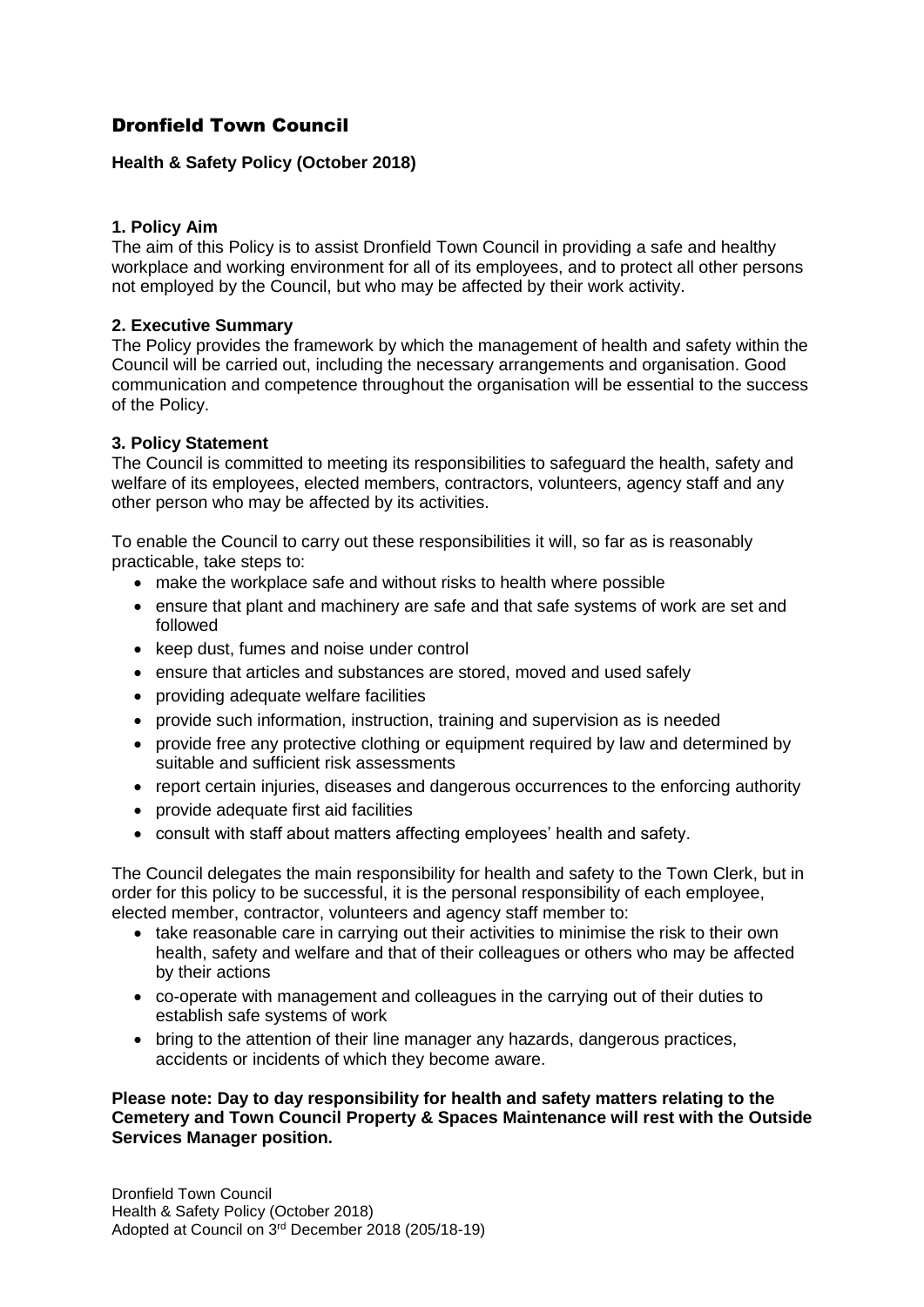The allocation for safety matters and the particular arrangements that we will make to implement the policy are set out below. The policy will be kept up to date, particularly as the organisation changes in nature and size. To ensure this, our policy and the way it is operated will be reviewed not less than every two years or more frequently if legislation changes.

This Policy will be supplemented by further policies and procedures relating to work activities.

## **4. Organisation and responsibilities**

## **4.1 The Council**

The Council make sure that sufficient budget is made available annually for the purposes of meeting Health and Safety Obligations.

The Council through the Properties Committee will monitor Health and Safety issues and compliance with this policy.

The Committee will:

- review accident and near miss incident data
- receive and consider policies and procedures developed by the Town Clerk, before passing them to Council for approval
- receive and consider reports from the Town Clerk, Health and Safety Executive and Trade Union representatives.
- assist in the development of safety rules
- monitor and review health, safety and welfare training
- review the Town Clerk's Health and Safety work programme

## **4.2 Town Clerk**

The Council has the ultimate responsibility for ensuring that the Council fulfils its legal responsibilities, that the Policy's objectives are achieved and that effective management is in place to secure its implementation and review as appropriate. To these ends delegated authority is given to the Town Clerk to ensure the allocation of the resources necessary to maintain sound and efficient health and safety arrangements on an operational basis. The Town Clerk supported by the Outside Services Manager will:-

- make sure that staff accept and implement the requirements of the Councils health and safety policy
- make sure assets are maintained, repaired and operated in a safe manner
- make sure that all risk assessments are undertaken and safe systems of work established, for all tasks and places of work and that the significant outcomes of the risk assessments are made known to employees and any other parties who may need to be made aware
- make sure all current and past risk assessments are stored using an appropriate format for recording the relevant risk assessments
- make sure that risk assessments are reviewed regularly, or immediately after an accident / near miss incident or change in work process
- make sure authorised, qualified and competent people are assigned tasks and that appropriate safe systems of work are in place with consideration to any potentially vulnerable people (e.g. expectant and nursing mothers, young persons and persons with a disability) and any appropriate levels of supervision are provided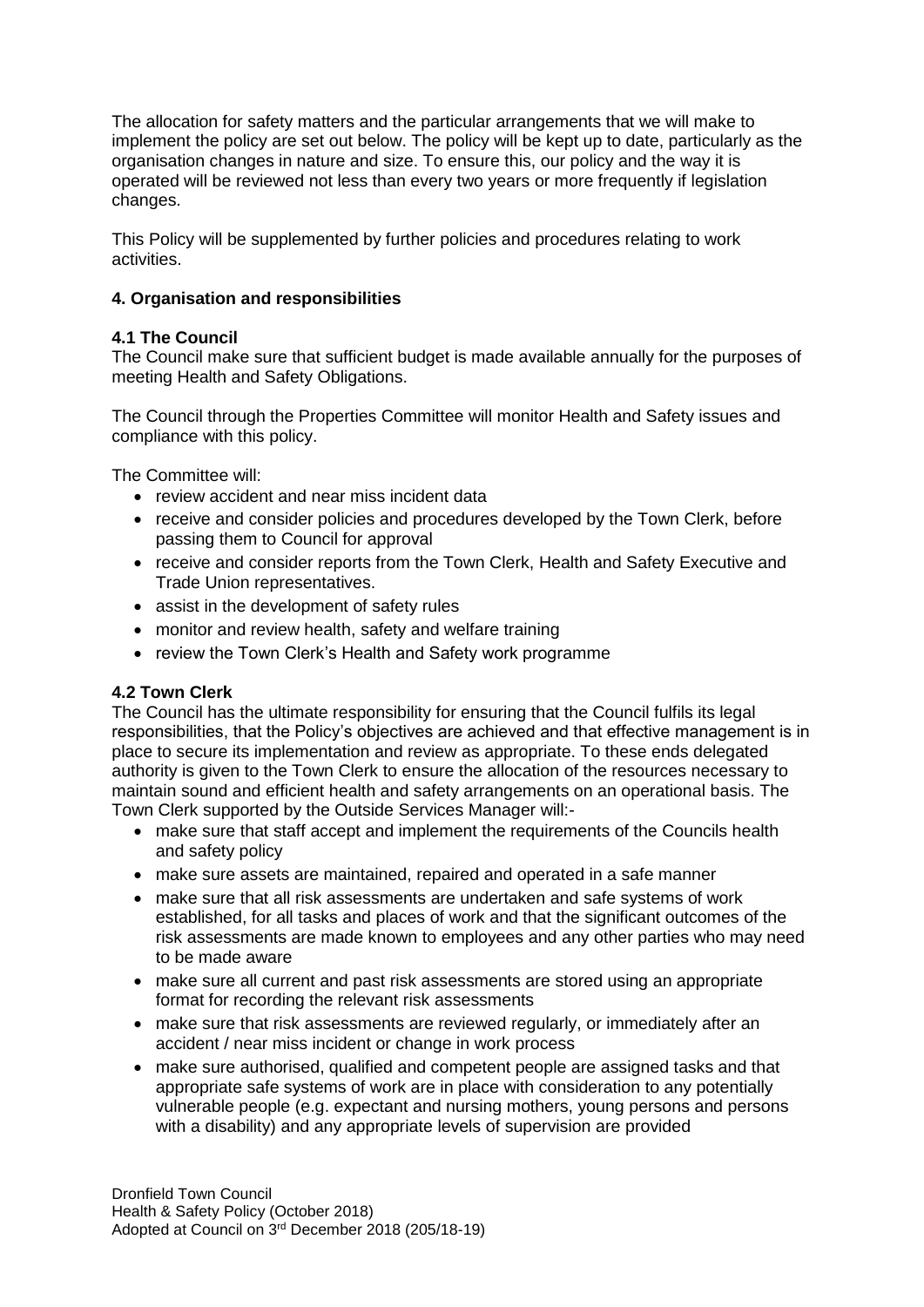- report and investigate accidents, near misses, ill health and incidents of violence or abuse to the Properties Committee
- make sure that all employees accept their own health and safety responsibilities and that induction and training initiatives are developed which provide safe work practices considering hazardous operations, substances, machinery or equipment
- make sure appropriate personal protective equipment is made available (free of charge), suitable and worn as identified by the process of risk assessment, and that records are held of this equipment and it is replaced as required
- take appropriate action and ensure prompt attention on any representation submitted by any employee who has comments or concerns regarding health and safety
- make sure that the fire procedures for the premises, that they and their staff occupy, are adhered to in accordance with the evacuation policy
- make sure that all Council vehicles and trailers under their management are inspected, tested and maintained in accordance with statutory and manufacturers instructions
- make sure that all drivers, both of Council vehicles and those using their own vehicles (essential and casual car users), have an appropriate licence, insurance, valid MOT (as appropriate) and that this is kept up to date and checked on a yearly basis
- make sure premises are kept clear of obstacles with regular checks being made to ensure that fire exits, corridors, stairs, landings as well as walkways in offices are kept clear at all times.
- identify training needs through the risk assessment and performance review processes.
- make sure that the Council's health and safety policy is available to all new and temporary employees and volunteers, and that health and safety awareness is included in the Council's induction training.
- maintain the corporate accident and near miss incident book.
- review accident and incident data to identify trends and any appropriate remedial action as necessary.

## **4.3 Employees/Councillors (where applicable)**

All employees have a duty to take reasonable care of their own health and safety and that of others and to co-operate with their manager on health and safety issues. All employees must ensure that they will:

- carry out all work and tasks in the prescribed manner and follow any training, information and instruction provided.
- use equipment correctly at all times and not intentionally or recklessly interfere with or misuse anything provided in the interests of health, safety or welfare (for example fire fighting equipment, protective guards or devices, personal protective equipment, warning signs, etc).
- familiarise themselves with the evacuation procedures on the sites that they work from or visit regularly.
- make themselves familiar with the Health and Safety policy, health and safety information any other documents provided for their safety.
- wear or use appropriate personal protective equipment as provided.
- report immediately to the Town Clerk all accidents, incidents, unsafe acts or damage including any "near misses".
- co-operate in the investigation of accidents with the objective of introducing methods to prevent re-occurrence.